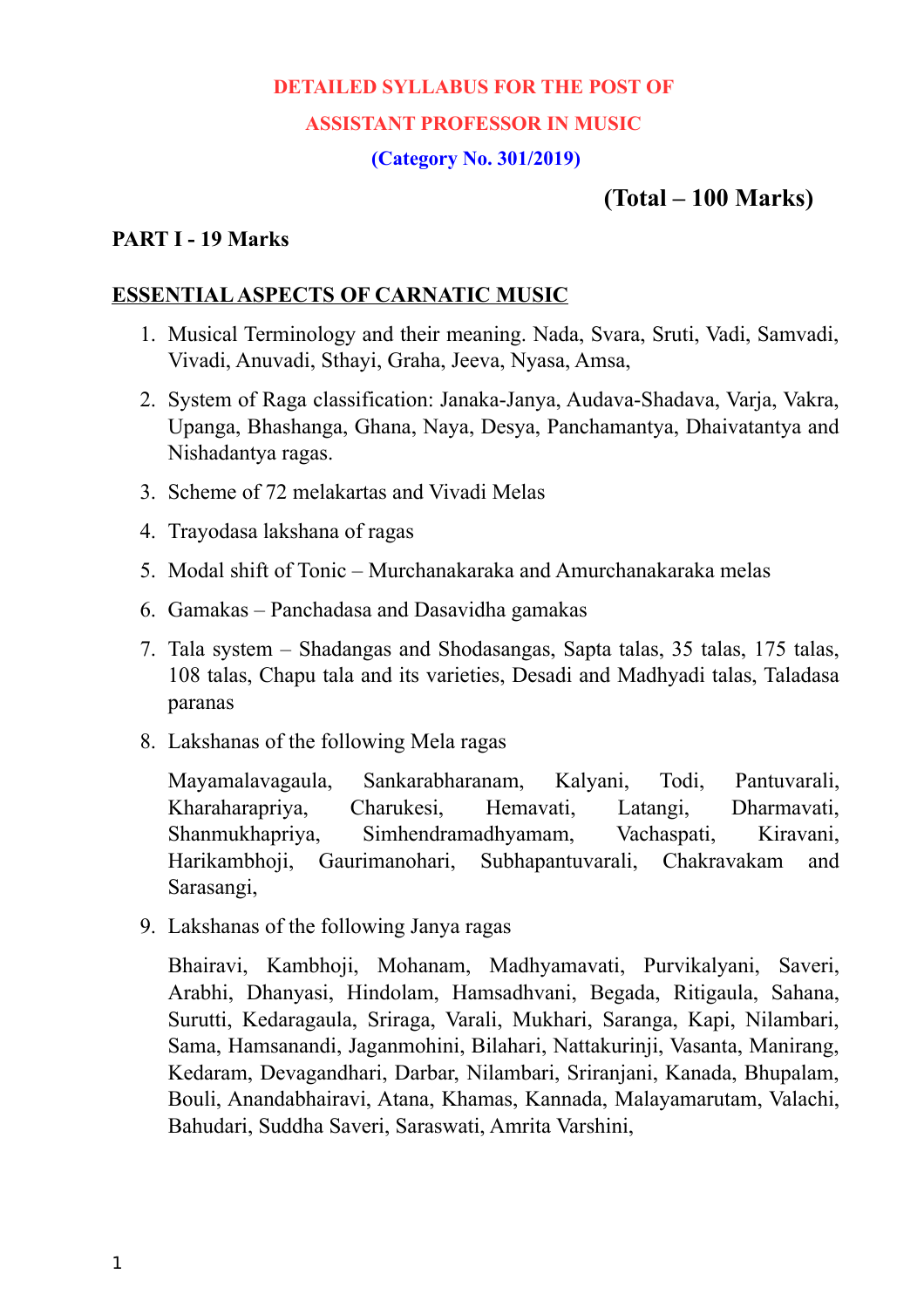# **PART II – 11 Marks**

# **HISTORY OF INDIAN MUSIC**

- 1. Vedic Music Samagana and its characteristics, Stobhas, Samahasta, Development of musical scale
- 2. Different periods of musical history
	- (a) Ancient period (Pre-historic to Bharata)
	- (b)Medieval Period (Matanga to Purandaradasa)
	- (c) Modern period (Chaturdandi Prakasika onwards)
- 3. Landmarks of musical history
- 4. Study of following Lakshana grandhas

Natya Sastra, Sangita Ratnakara, Brihaddesi, Chaturdandi Prakasika, Sangita Makaranda and Sangraha Chudamani

- 5. Melas propounded by lakshanakaras 108, 144, 5184 melas
- 6. Music and Temples Musical Iconography, Stone Pillars, Musical Inscriptions at Kudumiyamalai and Thirumayam
- 7. 22 srutis- various views on 22 srutis, Cycle of Fifths and Cycle of Fourths, Bharata's experiment on Dhruva and Chala vinas
- 8. Evolution of Music Concert

## **PART III - 11 Marks**

#### **COMPOSERS**

- 1. Lakshanas of Vaggeyakaras and their classification
- 2. Life and contribution of following composers

Pre-Trinity period - Jayadeva, Kshetrajna, Narayana Tirtha, Purandaradasa, Bhadrachalam Ramadas, Arunachala Kavirayar, Sadasiva Brahmendra and Annamacharya

- 3. Musical Trinity Tyagaraja, Muthuswami Dikshitar & Syama Sastri
- 4. Contemporary composers of Trinity Gopala Krishna Bharati, Pattanam Subramanya Iyer & Veena Kuppayyar
- 5. Composers of Post-Trinity period Ramnad Sreenivasa Iyengar, Mysore Vasudevacharya, Maha Vaidyanatha Iyer, Muthaiya Bhagavatar, T Lakshmanan Pilla, Papanasam Sivan and Nilakanta Sivan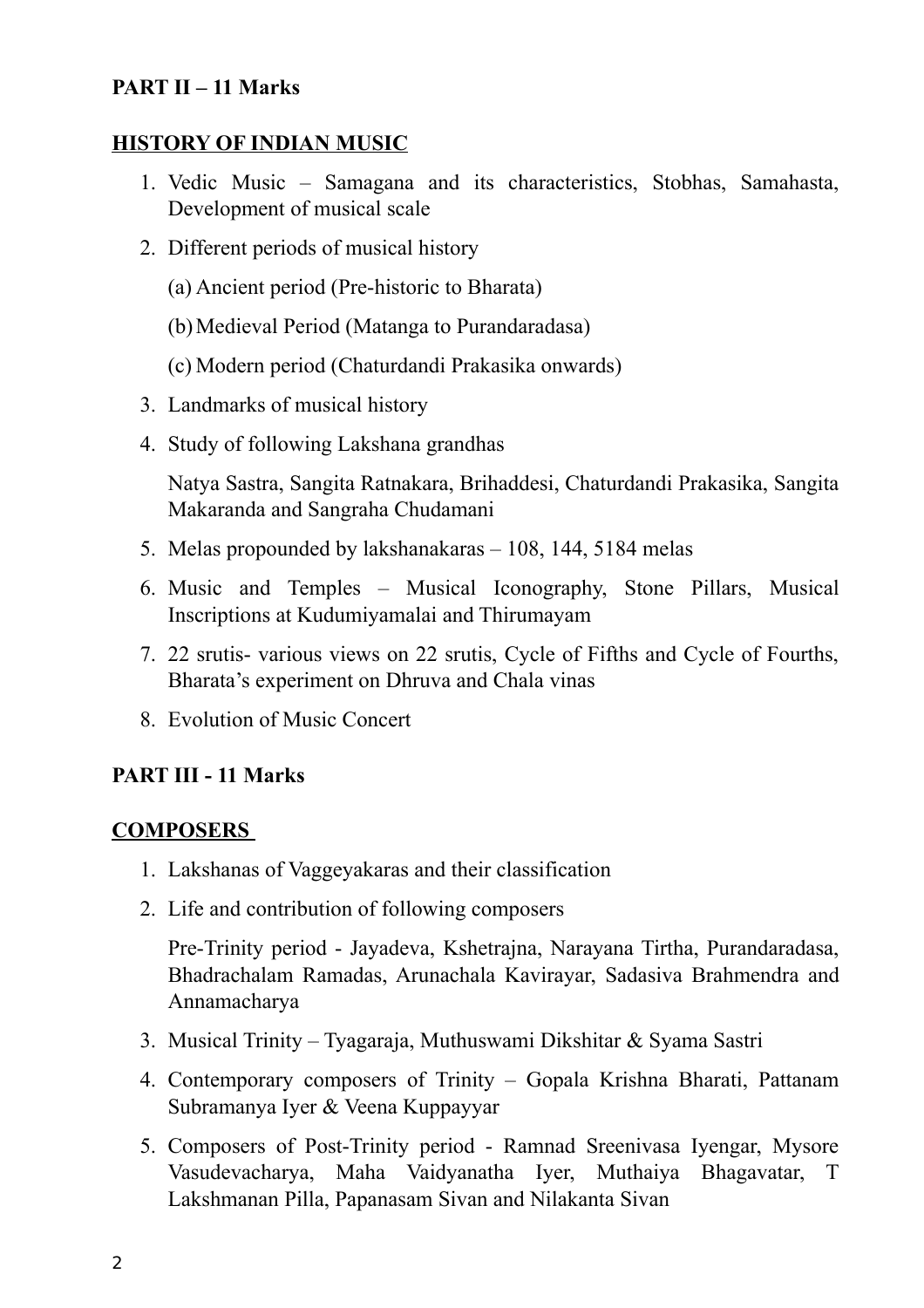# **PART IV - 14 Marks**

## **MUSICAL FORMS**

- 1. Study of different Musical Forms, Gitam, Jatisvaram, Svarajati, Varnam, Kirtana, Kriti, Ragamalika, Padam, Javali, Tillana
- 2. Group kritis of Tyagaraja, Muthuswami Dikshitar and Syama Sastri Ghanaraga Pancharatna, Kovur Pancharatna, Tiruvottiyur Pancharatna, Panchalingasthala kritis, Navavarana kritis, Navagraha kritis, Navaratnamalika, etc
- 3. Study of different Mudras used in musical compositions
- 4. Forms figuring in Geyanatakas and Nritta natakas
- 5. Forms figuring in Katha Kalakshepam
- 6. Origin, evolution and structure of the musical forms Prabandha and its varieties – Angas and Dhatus used in it – Varieties of Prabandha
- 7. Treatment of Madhura bhakti in musical compositions Jayadeva, Kshetrajna, Narayana Tirtha etc

### **PART V - 8 Marks**

## **MANODHARMA SANGITA**

1. Manodharma Sangita and its five branches

Ragalapana, Tanam, Niraval and Kalpana svaras

- 2. Structure of Vilambitakala Pallavi and its stages of exposition, different varieties of Pallavi. Ability to notate Vilambitakala Pallavi with Tisram and Trikalam
- 3. Notation Signs and symbols used in the notation of Carnatic music
- 4. Outline knowledge of Western music Key signature, Time signature, signs and symbols used in staff notation

## **PART VI - 8 Marks**

#### **DIFFERENT SYSTEMS OF MUSIC**

- 1. Hindustani music 10 Thaats, Raga-Ragini-Parivara system of classification
- 2. Comparative study of popular ragas common to Hindustani and Carnatic music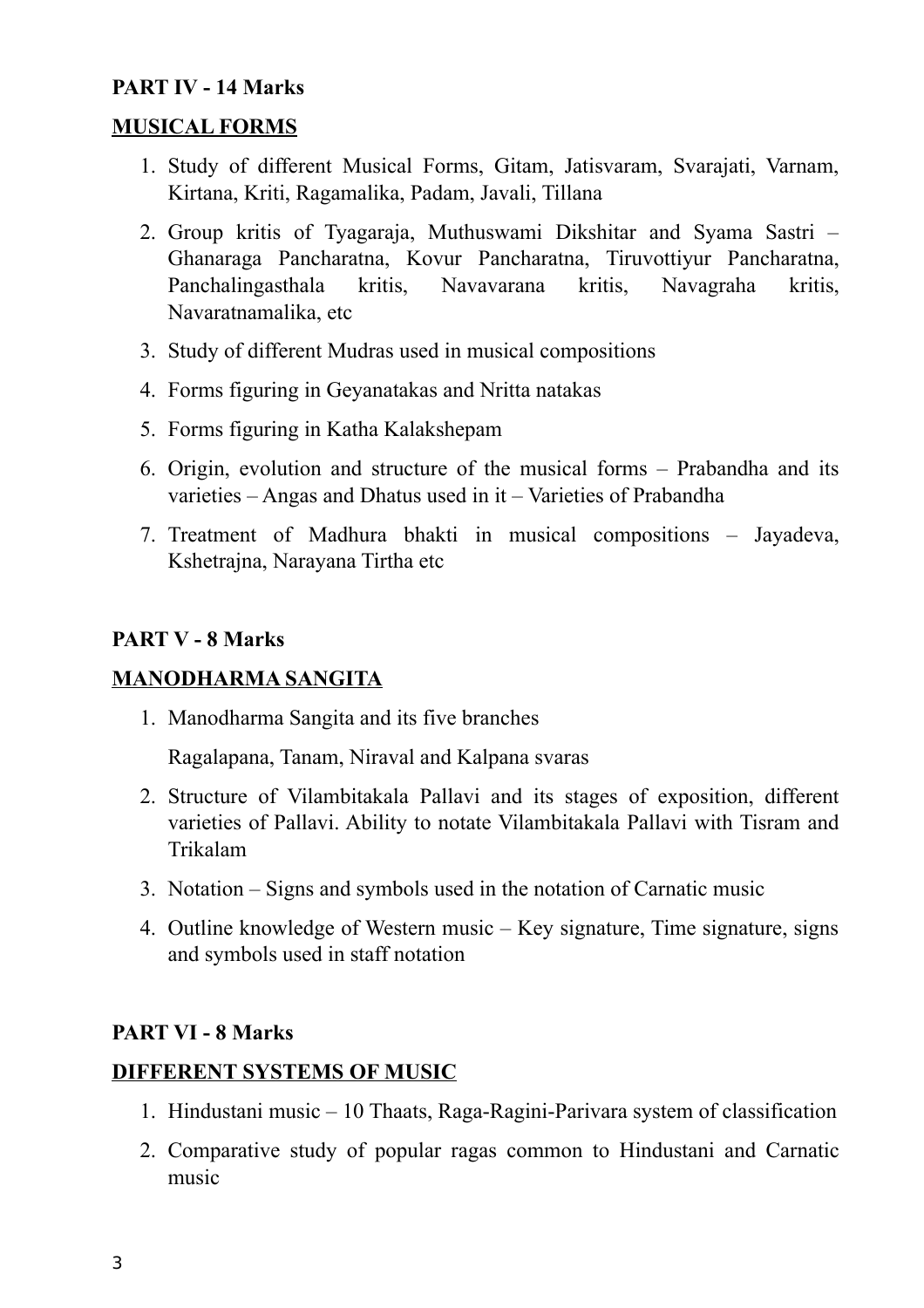- 3. Different musical forms in Hindustani music Dhrupad, Khayal, Thumri, Tarana & Gazal
- 4. Musical instruments used in Hindustani music Sitar, Sarangi, Sarod, Tabla, Pakhawaj and Santoor
- 5. Raga classification in ancient Tamil music Pans and their equivalents Study of Tevaram, Tiruppugazh, Tiruvachakam, Tiruppavai and Nalayira Divya Prabandham

## **PART VII - 8 Marks**

### **MUSICAL INSTRUMENTS**

1. General classification of musical instruments

Detailed study of Stringed, Wind and Percussion instruments

2. Study of the following instruments with respect to their manufacture, tuning and playing techniques:

Tamburu, Veena, Violin, Gottuvadyam, Flute, Nagasvaram, Mridangam and Tavil

- 3. Different stages in the evolution of Veena
- 4. Yazh- its origin, evolution and decline. Varieties of Yazh
- 5. Musical instruments of Kerala Timila, Maddalam, Chenda, Idakka, Kombu, Kuzhal and Chengila - Tayambaka & Panchavadyam ensemble
- 6. Brindagana Chinnamelama and Periyamelam

#### **PART VIII - 8 Marks**

#### **MUSIC OF KERALA**

- 1. Sopana Sangitam and its characteristics
- 2. Music in Kathakali Ragas, Talas and instruments used in Kathakali music
- 3. Folk music of Kerala Ragas and talas used in it
- 4. Ritualistic music of Kerala Tottam Pattu, Bhadrakali Pattu, Kalamezhuthu Pattu, & Tiruvatirakkali